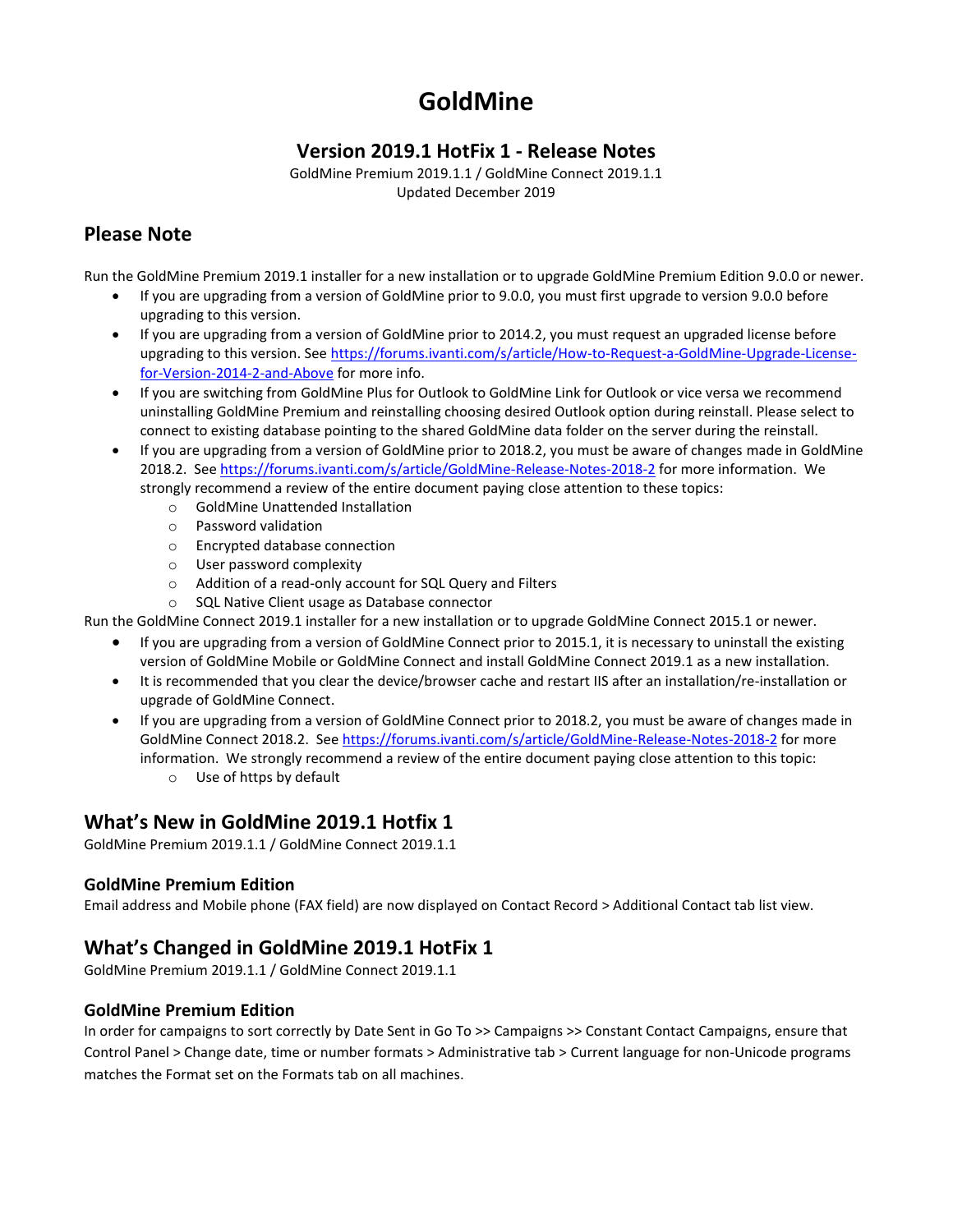# **What's Fixed in GoldMine 2019.1 HotFix 1**

GoldMine Premium 2019.1.1 / GoldMine Connect 2019.1.1

| 23185 | When creating a contact record and adding an email address via the E-mail Addresses dialog the lookup list for E-<br>mail merge field is wrong and instead from the normal merge code field |
|-------|---------------------------------------------------------------------------------------------------------------------------------------------------------------------------------------------|
| 26984 | Forwarding emails with multiple attachments does not include any attachments after an attachment name with                                                                                  |
|       | an apostrophe in it                                                                                                                                                                         |
| 39082 | If a field contains an apostrophe, a ' (single quote) or double (") in the label >> subsequent fields cannot be                                                                             |
|       | selected anymore in Column Selection of Contact Search Center and GoldMine crashes when field is selected                                                                                   |
| 39694 | Delete button cannot be disabled in cases                                                                                                                                                   |
| 55921 | Websites over 40 characters and that have multi-line notes, when the website is edited notes on line 2 and after                                                                            |
|       | are deleted.                                                                                                                                                                                |
| 58868 | Fax attachments are stripped from GoldMine emails                                                                                                                                           |
| 63601 | Drafted emails, removing HTML/Rich text, will remove also all line breaks (regression to 2017.1.0.422 and also                                                                              |
|       | 2016.1.0.188)                                                                                                                                                                               |
| 64866 | Cannot change Alarm option in the user preferences from Pop-up to Task-bar notification                                                                                                     |
| 65813 | Subject line in email cuts off after 87 characters                                                                                                                                          |
| 66945 | Contact Search Center - Name (additional) is the Search by field and error message when column is added or not                                                                              |
|       | displayed in CSC when Search By column is used                                                                                                                                              |
| 67621 | NEW emails: Foreign characters are destroyed when using field macros in email templates                                                                                                     |
| 68323 | Selecting Printer icon at the top of an open case, the report that is generated shows no History Activity value and                                                                         |
|       | is missing the Pending Activities                                                                                                                                                           |
| 68721 | Constant Contact >> New Email List dialog has typo and misleading information about mapping and no other                                                                                    |
|       | user's groups can be selected, although this works from contact groups                                                                                                                      |
| 68754 | After changing the Activity Type for an Automated Process (AP) in Perform Actions >> Create History >> Options                                                                              |
|       | >> Activity Type the original selected Activity is still recorded                                                                                                                           |
| 69428 | Sending emails with images will occasionally cause the filename to be changed from image.png to                                                                                             |
|       | imagepng, breaking the image.                                                                                                                                                               |
| 71168 | Multi-User activity against an additional contact will change on the receiving site to an activity scheduled against                                                                        |
|       | the primary contact record                                                                                                                                                                  |
| 71350 | GoldMine exported calendar .ics file does not contain a hyphen for the "VALARM:TRIGGER"                                                                                                     |
| 71351 | Date sent on Constant Contact Campaigns are not sorting correctly when system is set to a non US english date                                                                               |
|       | format (only campaigns after the 13th of month are then recognized correctly)                                                                                                               |
| 71433 | Sending an Encrypted email using Digital ID to a contact record, where the certificate was imported >> The                                                                                  |
|       | authenticity of the 'Public Key' portion of the recipient's certificate cannot be verified                                                                                                  |
| 71475 | With GoldMine Link for Outlook enabled, Outlook uses 3x the CPU that it uses with the add-in disabled                                                                                       |
| 71928 | FRESH installation of GoldMine Premium causes the following error: File NOT found: C:\Program Files                                                                                         |
|       | (x86)\GoldMine\OnlineHelp\default.htm                                                                                                                                                       |

# **What's New in GoldMine 2019.1**

GoldMine Premium 2019.1.0 / GoldMine Connect 2019.1.0 Includes all functionalities added after GoldMine 2018.2.0

#### **GoldMine Premium Edition**

#### **Compatibility**

- Microsoft Windows Server 2019
- Microsoft SQL Server 2019
- Microsoft Office 2019 (32 bit; does not include App Store versions)

#### **Upgrade of Redemption library**

• The Redemption library was updated to version 5.20

#### **Upgrade of Add-in Express**

• Add-in Express was updated to version 9.3.4641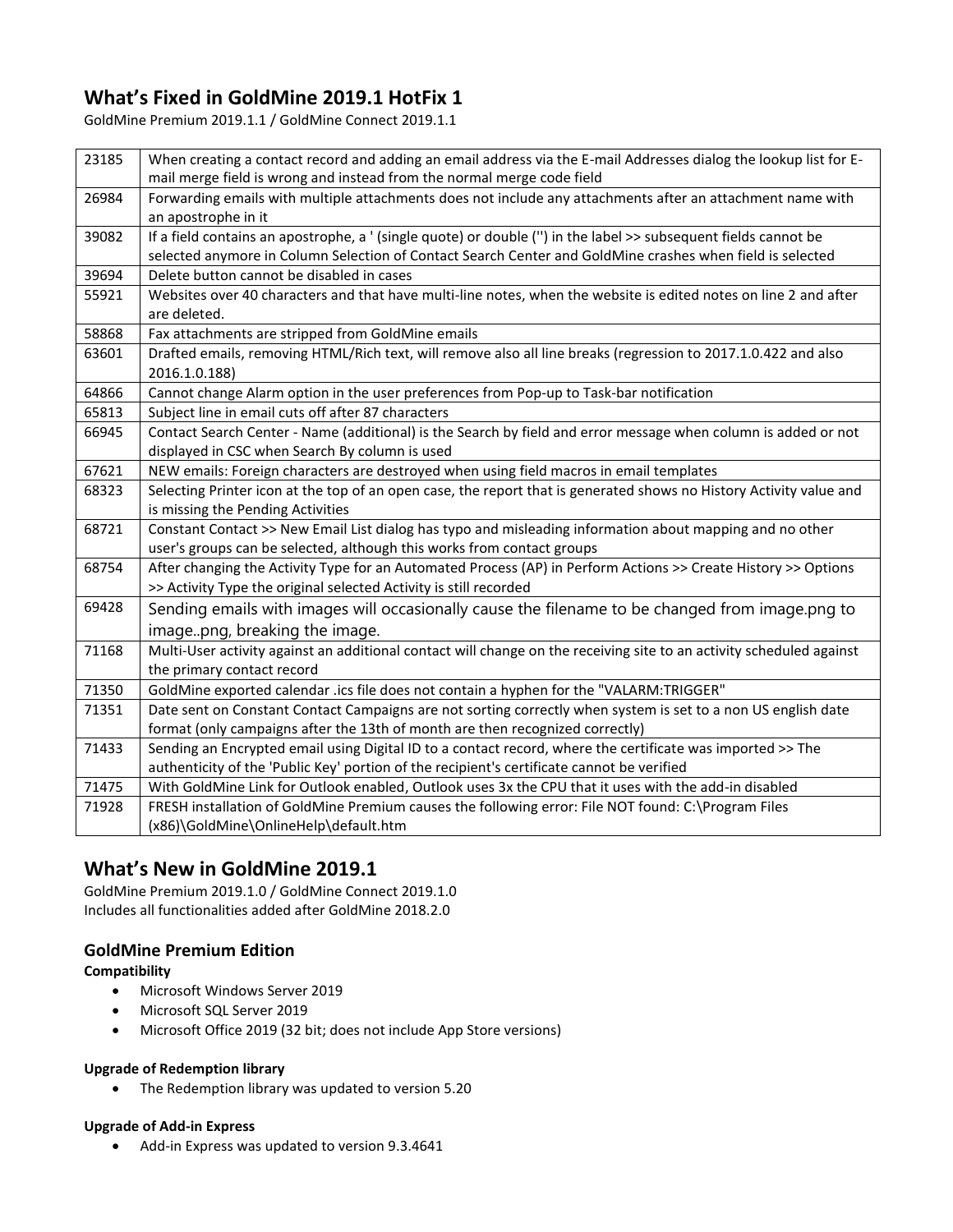### **GoldMine Connect**

### **Compatibility**

• Microsoft Windows Server 2019

### **GoldMine Web**

- Create new cases
- Add and Edit Opportunity Notes
- Clear entries in F2 lookups with single action

## **GoldMine Link for Microsoft Outlook**

### **Upgrade of Redemption library**

• The Redemption library was updated to version 5.20

### **Upgrade of Add-in Express**

• Add-in Express was updated to version 9.3.4641

# **What's Changed in GoldMine 2019.1**

GoldMine Premium 2019.1.0 / GoldMine Connect 2019.1.0 Includes all functionalities added after GoldMine 2018.2.0

## **GoldMine Premium Edition**

GoldMine WebImport Script Generator now utilizes secure HTTPS connection

# **What's Fixed in GoldMine 2019.1**

GoldMine Premium 2019.1.0 / GoldMine Connect 2019.1.0 Includes issues that were addressed after GoldMine 2018.2

| 58790 | Event log entries when browsing through activated Groups or Filters                                                   |
|-------|-----------------------------------------------------------------------------------------------------------------------|
| 65374 | GoldMine ignores time zone in meeting request from Outlook                                                            |
| 65684 | Constant Contact blank Reference line in History                                                                      |
| 65986 | Emails with attachments not viewable outside of GoldMine - Multipart/Mixed Error when using IMAP                      |
| 66091 | Cannot add "Details" to Contact in GoldMine Web. The "OK" button does not work                                        |
| 66749 | Block account feature not working correctly when shortcut switches are used                                           |
| 67038 | GoldSync Service does not start - Event log shows Invalid user or password. failed: Unknown: ffffffff                 |
| 67054 | The container named "" is not defined in this configuration section                                                   |
| 67161 | Diacritical characters show up as strange characters in reply when using a template                                   |
| 67186 | Reply to Activities disabled in Activity List and Pending tab.                                                        |
| 67192 | Google Sync Configuration cannot be opened                                                                            |
| 67229 | GoldMine Plus for Outlook - GoldMine panes are outside of Outlook and are not usable, titles show AdxTaskPane         |
| 67267 | GoldMine Link for Outlook - Outlook headers doubled and panel misplaced                                               |
| 67308 | Increased the number of failed passwords attempts from 3 to 5 before blocking an account.                             |
| 67623 | Constant Contact integration updated to TLS 1.2 protocol to establish a secure communication channel to all           |
|       | Constant Contact API endpoints.                                                                                       |
| 67625 | Foreign characters in 'internal' notification emails are destroyed                                                    |
| 67631 | GoldMine Sent email re-appears in the Outbox when Outlook Link is used with Auto-linking sent emails or emails        |
|       | may duplicate in the History                                                                                          |
| 67695 | After Windows 10 1809 update GoldMine will not link emails from Outlook Sent or Outbox. "Link Email Failed"           |
|       | Error Message box displayed. (System Error. Code: 18. There are no more files in GoldMineLink.log)                    |
| 67747 | GoldMine Web Custom details still show default label for fields where custom labels have been configured.             |
| 67993 | Endless spinning wheel when trying to connect Outlook Link to GoldMine                                                |
| 68678 | Columns in Task list view of calendar are not correct, Reference should reflect Activity type (here e.g. Task or even |
|       | better Project/Opportunity or Case Task)                                                                              |
| 68684 | When opening "My Activities" within GoldMine Web there is a significant delay (30 sec. to 10 min.)                    |